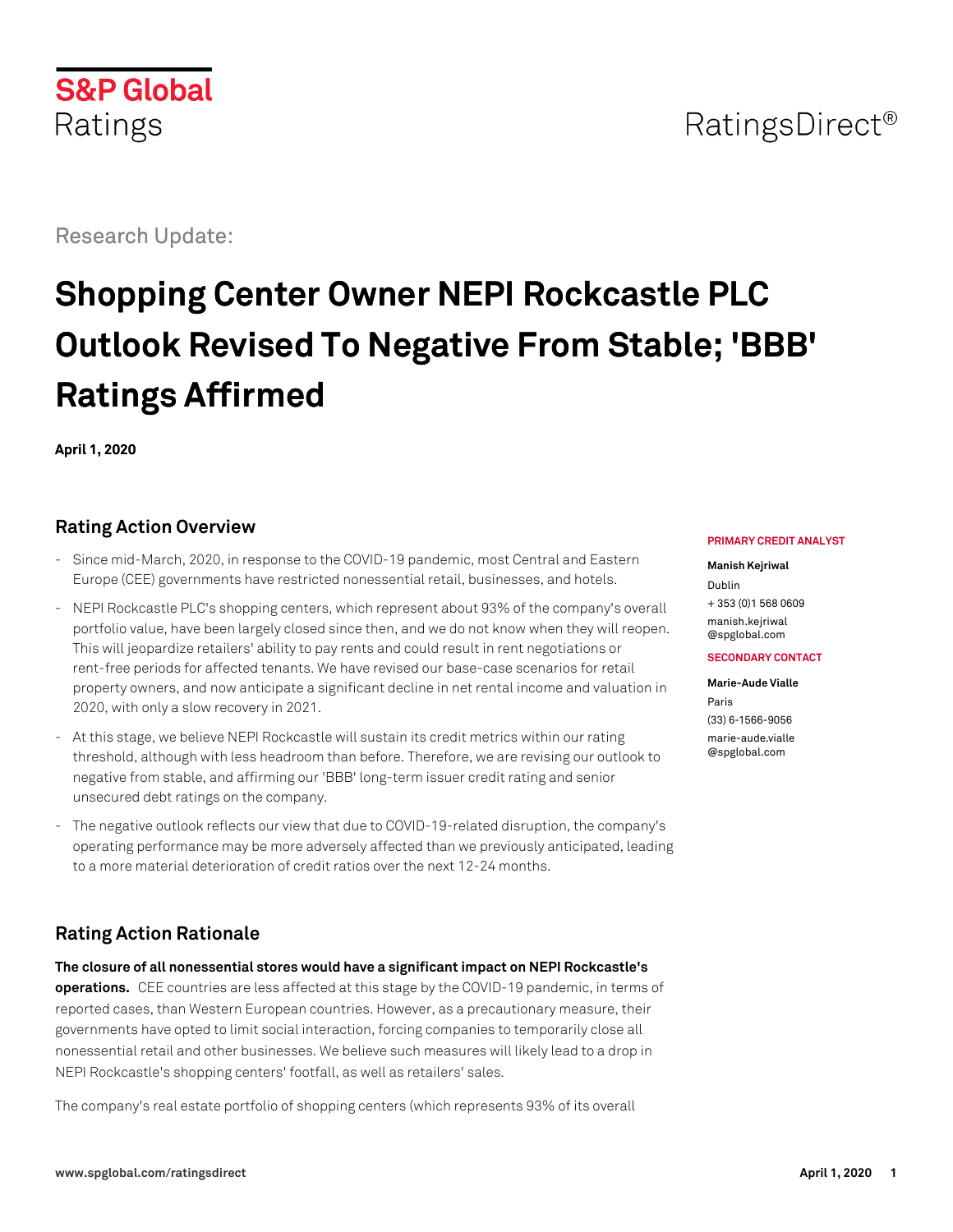portfolio) is therefore severely affected by the closures--with the exception of its properties in Hungary, where cinemas and entertainment operators are closed but shops remain open. Although we understand that there have been no rent losses from NEPI Rockcastle's affected retail tenants so far, we believe the likelihood of rent renegotiations or unpaid rents increases as long as the situation continues, and that tenants' credit quality progressively deteriorates. That said, we believe NEPI Rockcastle can compensate, at least to some extent, for a potential negative impact on rents with its 20% to 25% exposure to food and other essential retail outlets, which for the moment continue to perform without material disruption. The high number of fixed-rent contracts (accounting for about 91.2% of gross rental income as of Dec. 31, 2019) also means that losses linked to variable rent contracts should not be too substantial. In addition, the company has taken measures to cut costs and adjust its investment pipeline. At this stage, we understand that office properties are fully functional, although many businesses have implemented work-from-home policies to limit social interactions. However, offices account for only a limited share of the company's portfolio (7% of total gross portfolio value), and a large part of this share is earmarked for sale.

**In this environment, our revised base-case scenario anticipates a 15% to 20% drop in net rental income for 2020 on a like-for-like basis, with only a slow recovery in 2021.** We have revised our base case for retail real estate companies, including NEPI Rockcastle, in light of the pandemic. While we previously anticipated low- to mid-single-digit growth in like-for-like net rental income, in line with the company's 2019 figures (+6.2%), we now forecast a drop of 15%-20% for 2020. This encompasses some expected rent discounts or cancellations due to the closures, but also some negative renegotiation and a potential drop in occupancy rates, even after the lockdown measures end. We believe the pandemic could severely and durably affect the retail sector, because we expect there will be a rise in the unemployment rate, and less disposable income in people's hands, once the outbreak is over. Therefore, we anticipate only a slow recovery once lockdown measures end. In our base-case scenario for 2021, we now forecast about 2% growth in rental income compared with 2020 figures.

**We expect a slowdown in NEPI Rockcastle's investment pipeline and some declines in**

**valuation.** We anticipate that retail property owners, including NEPI Rockcastle, are likely to experience more material declines in asset valuation than we previously forecast, because appraisers are likely to assume a drop in cash flow when looking at portfolios. While we previously expected a flat portfolio valuation growth for 2020 (compared with about 2% increase in 2019 for the entire portfolio), our revised base-case scenario includes a drop of about 10% in 2020, with the valuation being flat in 2021. In addition, before the outbreak, we were assuming about €250 million of annual expenditure, reflecting the company's extensions program. We now anticipate that NEPI Rockcastle will slow its development program, and in our analysis we factored in only the €65 million to €75 million already committed capital expenditure (capex) for 2020, with about €75 million to €100 million in 2021. The company benefits from flexibility in its development pipeline and dividend distributions, and did not rely on any significant disposals plan to reduce its leverage, which somewhat limits the credit metrics' deterioration.

**With these new assumptions, we anticipate the company's credit metrics will remain within our rating threshold, but believe there is a one-in-three likelihood that they will deteriorate further if market conditions worsen more than expected.** Before the COVID-19 outbreak, we assumed the company's credit metrics over the next 24 months would remain well within our thresholds, with S&P Global Ratings-adjusted debt to debt plus equity, and debt to EBITDA, remaining in the 32%-34% and 4.8x-5.3x ranges, respectively. However, our base-case revision now anticipates that adjusted debt to debt plus equity could weaken to 34%-35% at the end of 2020, which is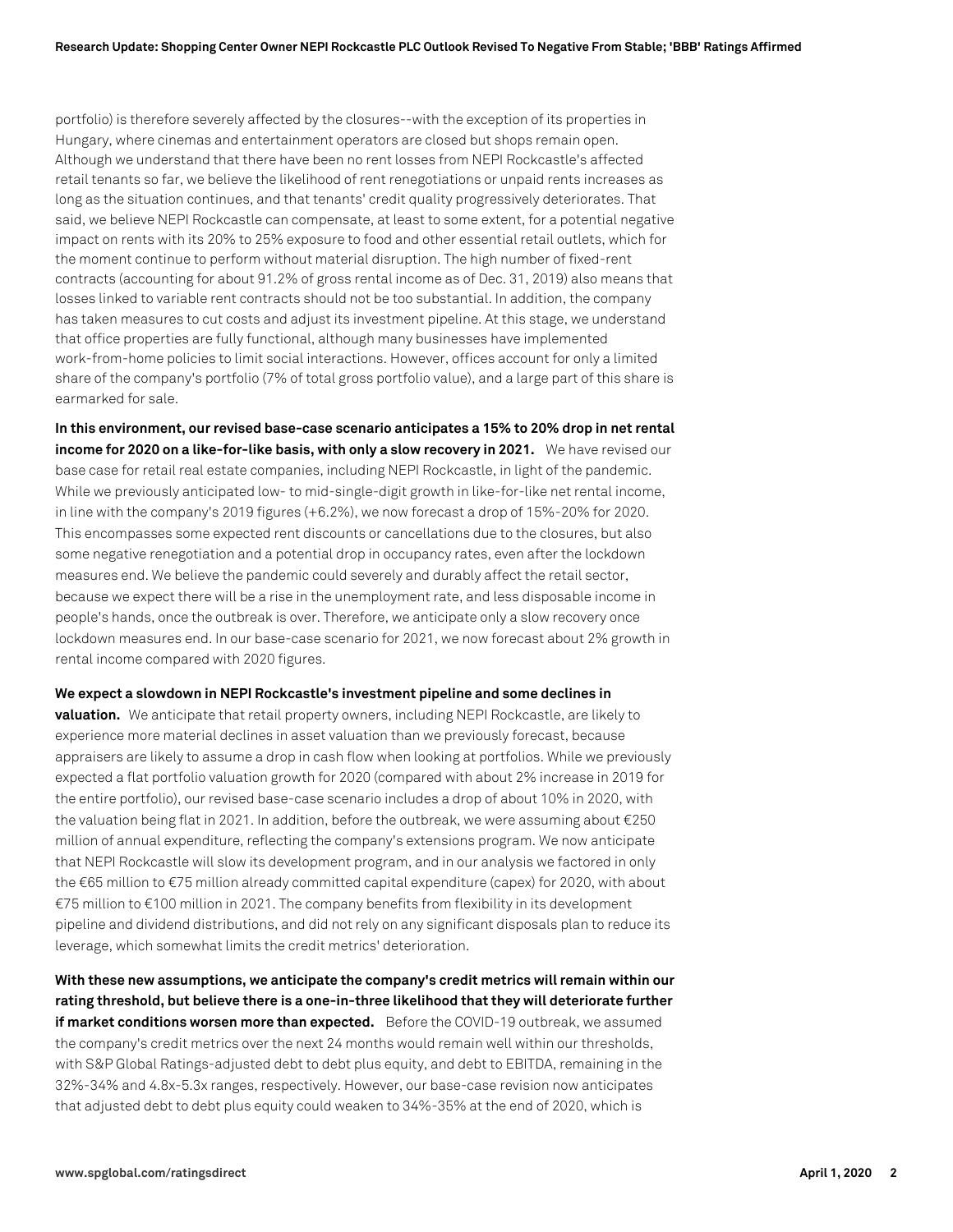close to our outlook downside threshold of 35%. At the same time, we forecast the company's adjusted debt-to-EBITDA ratio to peak at 6.0x-6.5x in 2020 (versus 5.6x in 2019). These credit metrics remain within our rating threshold, but we believe market conditions could worsen more than we anticipate, for example through subdued consumption patterns, retailers' bankruptcies, more downward rental negotiations, or more devaluation. All of these scenarios could lead the company to exceed rating thresholds in the next 24 months.

Our assessment continues to incorporate a one-notch adjustment to reflect that NEPI Rockcastle's credit ratios are weaker than those of peers we assess in the modest financial risk category. This remains a key factor in our rating assessment compared with peers assessed in similar business and financial risk profiles.

**NEPI Rockcastle's liquidity profile remains robust.** We understand that the company is reassessing its capex and development plans, which should limit future cash outflows. NEPI Rockcastle has no outstanding loans or bonds due in 2020, and only €243 million due in 2021. The company's cash position remains strong (€209 million of cash and cash equivalents, €575 million available under its committed undrawn backup facility, and €77 million in net-listed securities as of Dec. 31, 2019). Therefore, we see limited rating pressure from the company's current liquidity position.

# **Outlook**

The negative outlook on NEPI Rockcastle reflects our view that due to the COVID-19-related disruption, its operating performance may be more adversely affected than we anticipated, leading to a more material deterioration of credit ratios over the next 24 months.

The outlook also captures the company's large operations in Romania, where the sovereign outlook remains negative. Our expectation is that emerging markets could be more affected if the epidemic accelerates, and that it could last for several months, which could depress economic activity and weigh on health systems.

### **Downside scenario**

We could consider taking a negative rating action if NEPI Rockcastle's debt to debt plus equity increased sustainably above 35% as a result of unexpected asset devaluations, or if its debt to EBITDA moved above 7.5x and EBITDA interest coverage fell below 3.8x on a sustained basis due to weaker operating performance. A negative rating action would become increasingly likely if we saw negative dynamics in the company's operating performance due to a prolonged pandemic effect, or a sluggish recovery once the pandemic is over, affecting retailers in the medium term. We could also take a negative rating action on NEPI Rockcastle if Romania experienced an economic slowdown and monetary policy flexibility weakened, leading to a sovereign downgrade.

### **Upside scenario**

We could revise the outlook to stable if NEPI Rockcastle shows resilience against the tough retail conditions and macroenvironment in CEE caused by the COVID-19 pandemic. In addition, we could revise the outlook to stable if NEPI Rockcastle's adjusted debt to debt plus equity remains comfortably below 35%, and its debt to EBITDA below 7.5x.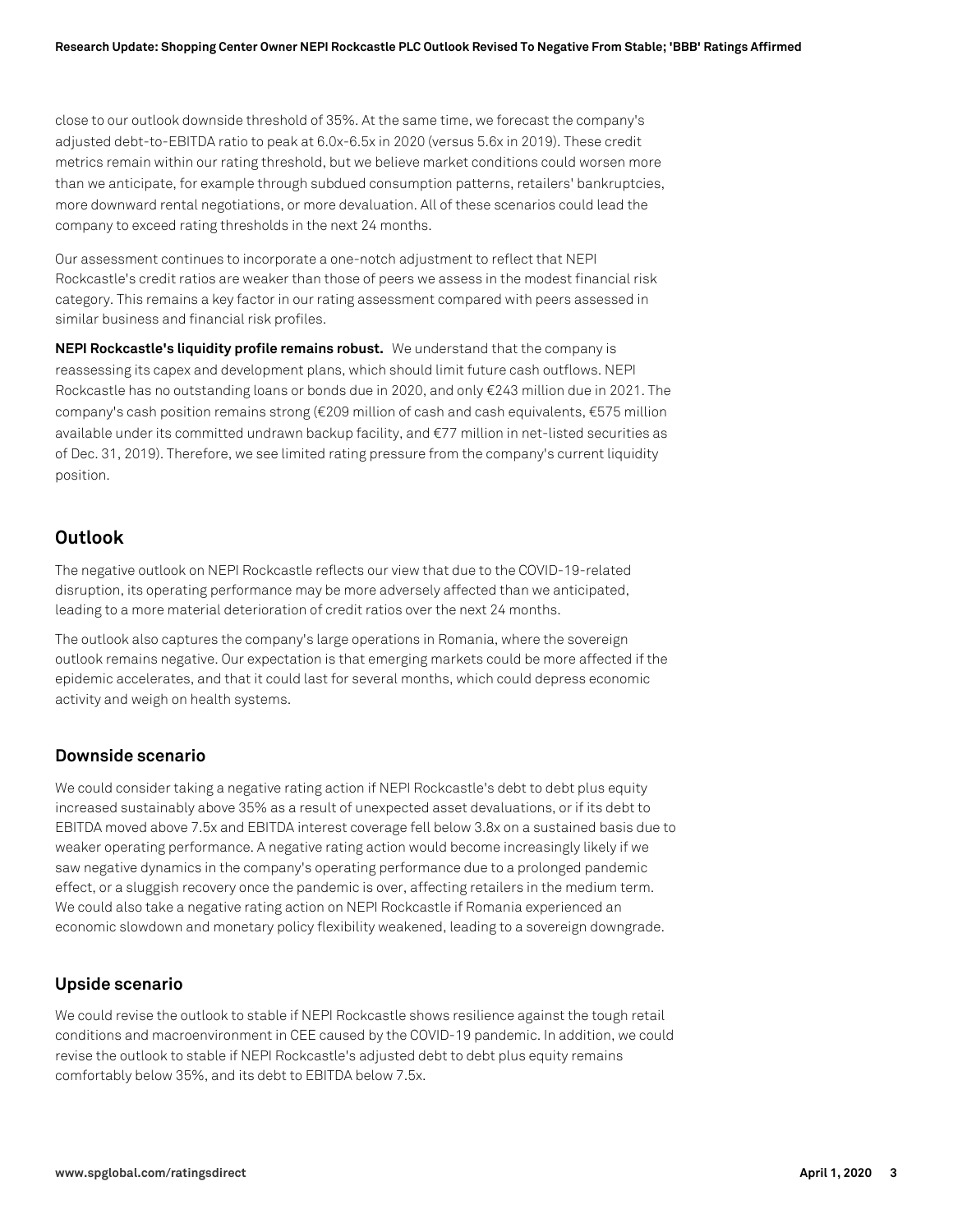# **Company Description**

NEPI Rockcastle is a property and development company operating in the CEE region. It was established in 2017 by the merger of New Europe Property Investments PLC (NEPI) and Rockcastle Global Real Estate Co. Ltd. (Rockcastle). The company has a portfolio of €6.3 billion, and a strong focus on retail, with some additional activities in offices and industrial. It operates in nine countries in CEE, particularly the Romanian and Polish markets.

# **Ratings Score Snapshot**

Issuer Credit Rating: BBB/Negative/--

Business risk: Satisfactory

- Country risk: Intermediate
- Industry risk: Low
- Competitive position: Satisfactory

Financial risk: Modest

- Cash flow/leverage: Modest

Anchor: bbb+

#### Modifiers

- Diversification/portfolio effect: Neutral (no impact)
- Capital structure: Neutral (no impact)
- Financial policy: Neutral (no impact)
- Liquidity: Adequate (no impact)
- Management and governance: Satisfactory (no impact)
- Comparable rating analysis: Negative (-1 notch)

Stand-alone credit profile : bbb

# **Related Criteria**

- General Criteria: Group Rating Methodology, July 1, 2019
- Criteria | Corporates | General: Corporate Methodology: Ratios And Adjustments, April 1, 2019
- Criteria | Corporates | Industrials: Key Credit Factors For The Real Estate Industry, Feb. 26, 2018
- Criteria | Corporates | General: Methodology And Assumptions: Liquidity Descriptors For Global Corporate Issuers, Dec. 16, 2014
- Criteria | Corporates | General: Corporate Methodology, Nov. 19, 2013
- General Criteria: Country Risk Assessment Methodology And Assumptions, Nov. 19, 2013
- General Criteria: Ratings Above The Sovereign--Corporate And Government Ratings: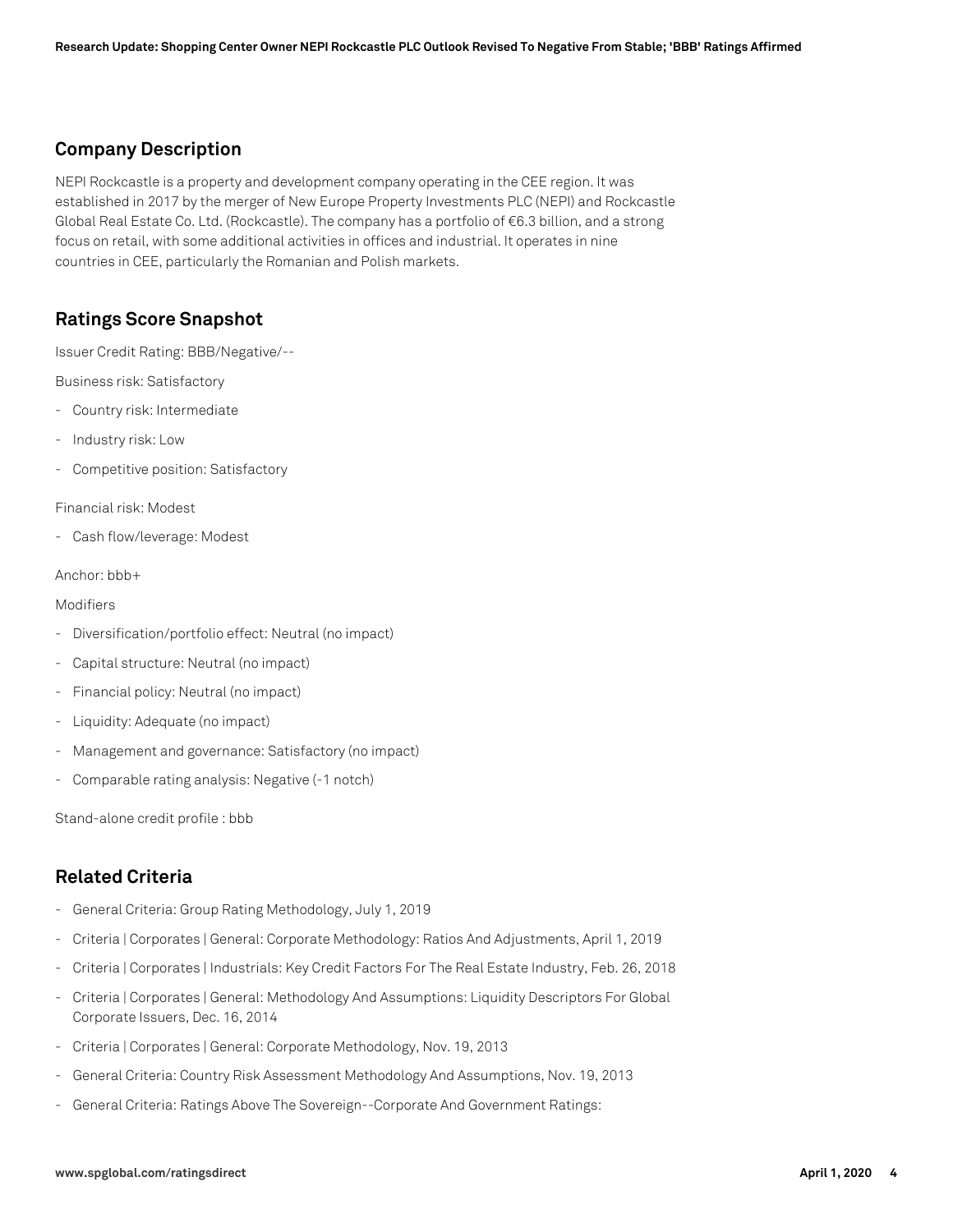Methodology And Assumptions, Nov. 19, 2013

- General Criteria: Methodology: Industry Risk, Nov. 19, 2013
- General Criteria: Methodology: Management And Governance Credit Factors For Corporate Entities, Nov. 13, 2012
- General Criteria: Use Of CreditWatch And Outlooks, Sept. 14, 2009

## **Ratings List**

|                                         | Тο         | From                          |
|-----------------------------------------|------------|-------------------------------|
| <b>Ratings Affirmed; Outlook Action</b> |            |                               |
| <b>NEPI Rockcastle PLC</b>              |            |                               |
| <b>Issuer Credit Rating</b>             |            | BBB/Negative/-- BBB/Stable/-- |
| <b>Senior Unsecured</b>                 | <b>BBB</b> |                               |
| NE Property B.V.                        |            |                               |
| Senior Unsecured                        | BBB        |                               |

Certain terms used in this report, particularly certain adjectives used to express our view on rating relevant factors, have specific meanings ascribed to them in our criteria, and should therefore be read in conjunction with such criteria. Please see Ratings Criteria at www.standardandpoors.com for further information. A description of each of S&P Global Ratings' rating categories is contained in "S&P Global Ratings Definitions" at https://www.standardandpoors.com/en\_US/web/guest/article/-/view/sourceId/504352 Complete ratings

information is available to subscribers of RatingsDirect at www.capitaliq.com. All ratings affected by this rating action can be found on S&P Global Ratings' public website at www.standardandpoors.com. Use the Ratings search box located in the left column. Alternatively, call one of the following S&P Global Ratings numbers: Client Support Europe (44) 20-7176-7176; London Press Office (44) 20-7176-3605; Paris (33) 1-4420-6708; Frankfurt (49) 69-33-999-225; Stockholm (46) 8-440-5914; or Moscow 7 (495) 783-4009.